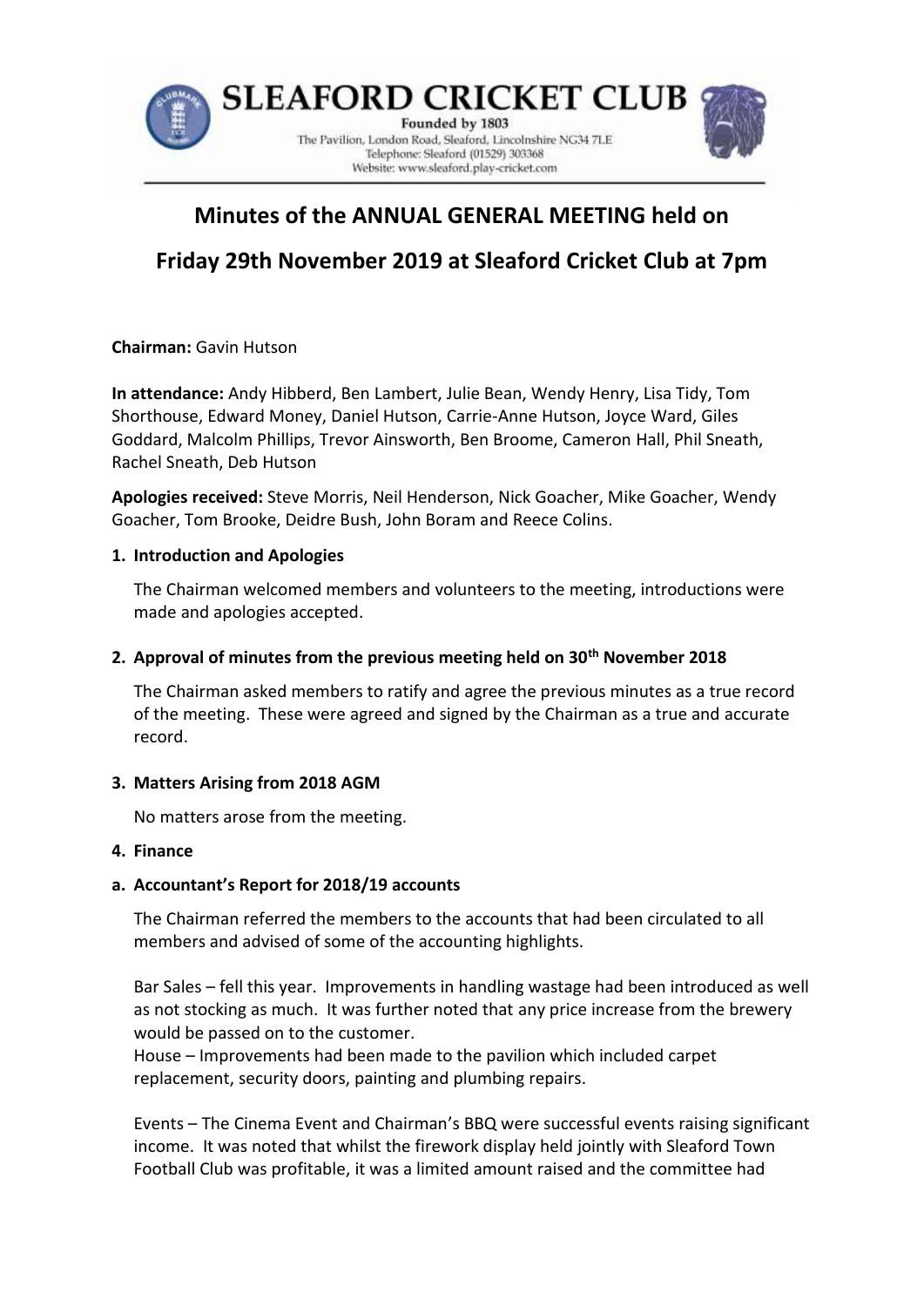decided not to continue with that joint venture in the future. Thanks, were expressed to all those who had contributed towards the events.

Volunteers – It was noted that much of the cost saving was down to volunteers undertaking work on the bar and maintaining the grounds. Whilst voluntary support was extremely appreciated, it was noted that this would not be sustainable in the long term and there may be a necessity to employ staff in 2020 to undertake this work.

Dick Marsh Memorial Fund – It was noted that these monies were not making significant interest in the bank. The Chairman suggested that any ideas for spending should be shared.

The Chairman thanked Mrs Bush for her work and dedication associated with the accounts.

#### **b. Club Changes – opening times etc.**

The Chairman noted that the clubhouse was being let to small groups throughout the winter with an opportunity to open the bar. It was also noted that the bar would be open when the clubhouse was open for parties and events.

#### **5. Proposed Constitution updated for approval**

The Chairman presented the Constitution to members which had been updated with the support of Andy Hibberd and committee members to reflect changes to ensure the club met club mark criteria and the inclusion of Women's Softball membership. It was proposed by Ben Lambert and seconded by Phil Sneath that the Constitution be approved. This was agreed by all members present.

# **6. Chairman's Remarks**

The Chairman made the following remarks: -

Accounts – The Club had a profitable year and the accounts were healthy.

Clubhouse - The Chairman was pleased see the Clubhouse improving and capital expenditure was planned to improve the clubhouse further with blinds, patio, painting and plastic cladding on the clock tower. Ideas for future spend were discussed and the following ideas were suggested: -

- Driveway resurface
- Modernisation/Replacement of ladies toilet facility
- Repair existing nets
- Mobile nets on wheels
- Sight screens to assist with feature games
- Creation of a disabled toilet with changing facility
- Creation of patio doors with a semi-permanent marquee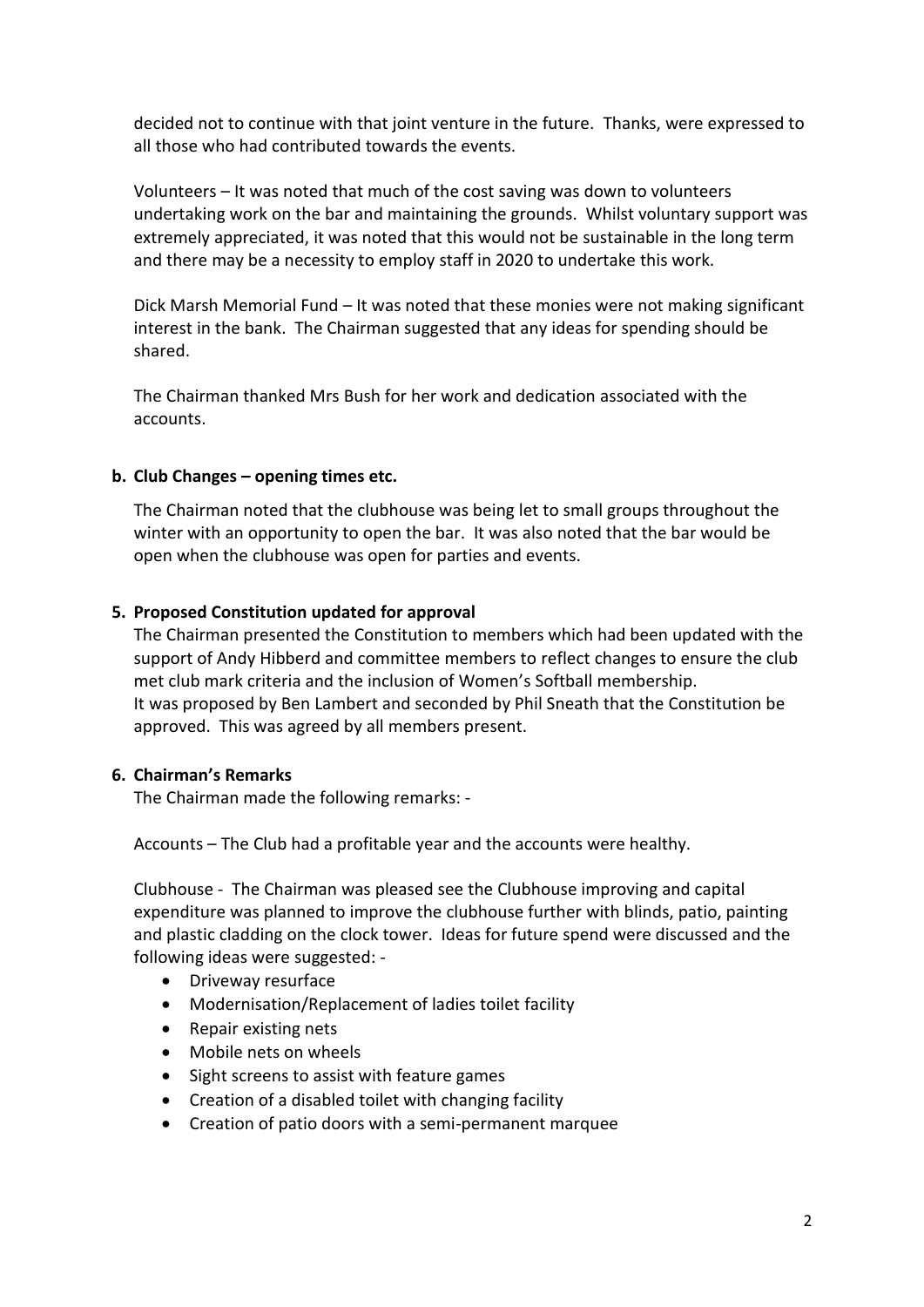Women's Softball – The Chairman welcomed the addition of the Women's Softball and considered the opportunity to encourage more people to the sport which was a great asset to the club.

Feature and club game support – all the volunteers and staff were thanked for their hard work in coordinating the delivery of games. A particular thanks were given to those involved in All Stars, building a player base for the future of the cricket club.

Social Committee – were thanked for their organisation of another successful cinema night and their support at events throughout the year.

Club Committee – were thanked for their vital support in the operation of the club and particular thanks were given to Mrs Bush for the accounts. The Chairman noted that there were still gaps in the committee and encouraged volunteers to join the committee.

Sponsorship – Thanks were given to the sponsors for supporting the club and enabling the club to employ quality professionals.

#### **7. President's Remarks**

The President was unable to attend, but his thanks were expressed through the Chairman.

#### **8. Election of Officers**

The Chairman advised members of the importance of the club being supported by volunteers and went on to discuss the election of officers.

| <b>Proposer &amp; Seconder</b>      | <b>Name</b>         | Role                                   |
|-------------------------------------|---------------------|----------------------------------------|
| P: Gavin Hutson<br>S: Ben Lambert   | <b>Edward Money</b> | President                              |
| P: Tom Shorthouse<br>S: Wendy Henry | Gavin Hutson        | Chairman                               |
| P: Tom Shorthouse<br>S: Wendy Henry | <b>Ben Lambert</b>  | Vice Chairman                          |
| P: Ben Lambert<br>S: Julie Bean     | Lisa Tidy           | Secretary                              |
|                                     | <b>VACANT</b>       | Treasurer                              |
| P: Tom Shorthouse<br>S: Wendy Henry | <b>Phil Sneath</b>  | Cricket Co-ordinator                   |
| P: Tom Shorthouse<br>S: Wendy Henry | Andy Hibberd        | Junior Co-ordinator                    |
| P: Phil Sneath<br>S: Deb Hutson     | Wendy Henry         | <b>Womens Softball</b><br>Co-ordinator |
|                                     | <b>VACANT</b>       | House Co-ordinator                     |
| P: Tom Shorthouse<br>S: Wendy Henry | Gavin Hutson        | <b>Ground Co-ordinator</b>             |
| P: Tom Shorthouse                   | Andy Hibberd        | <b>Fixture Secretary</b>               |